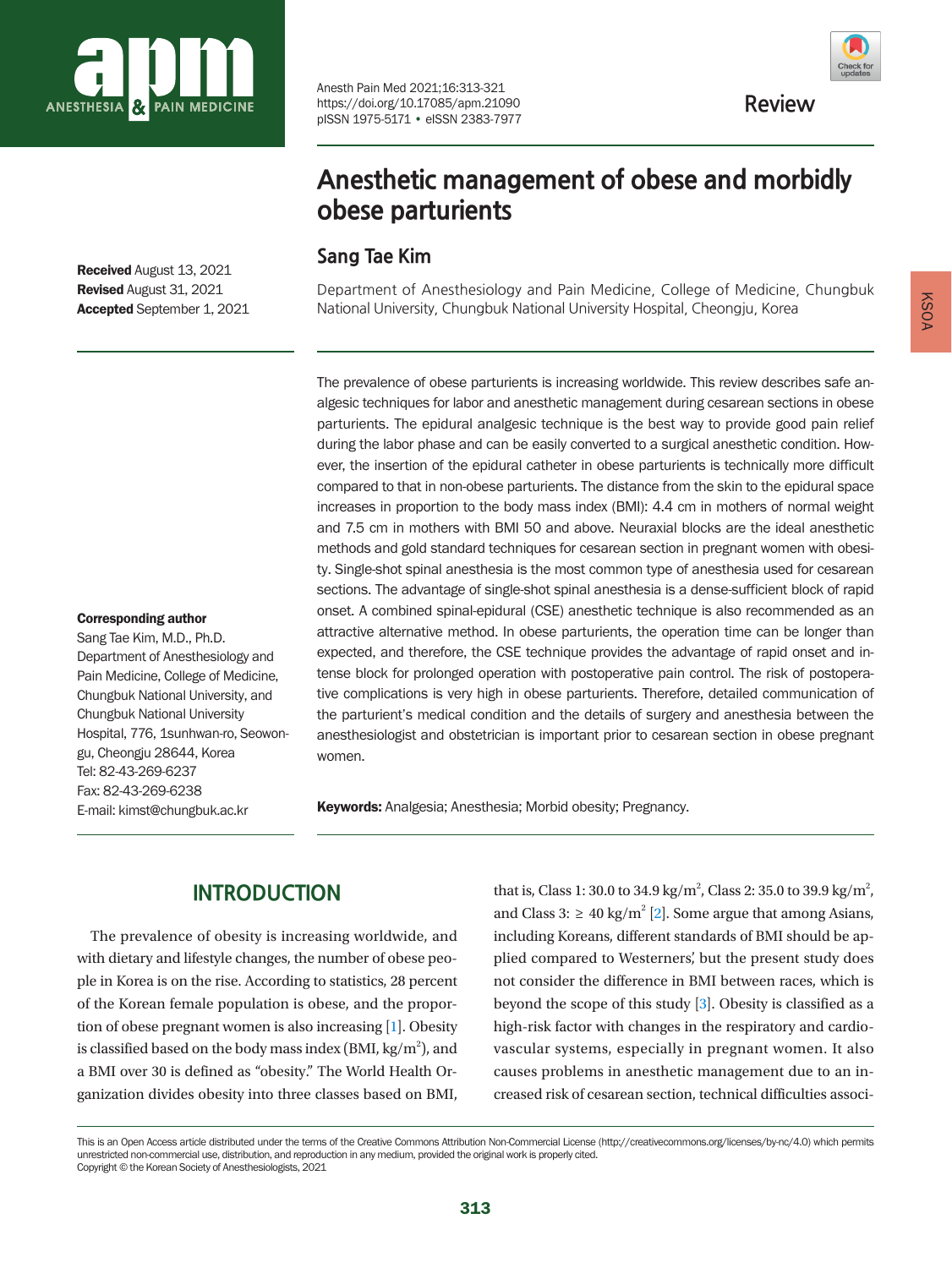ated with regional anesthesia, and airway problems related to general anesthesia. Obese parturients should try to control their weight during pregnancy so that they do not reach an obese level because obesity increases the risk to both the fetus and the mother. The weight-gain recommendation guidelines ([Table 1\)](#page-1-0) are presented according to the BMI level before pregnancy, and weight control through exercise and diet control leads to safe delivery by preventing obesity [\[4](#page-7-3)]. The weight gap between delivery and self-reported pre-pregnancy is defined as the gestational weight gain (GWG). Although GWG as an indicator is reportedly more effective, BMI is a more common and universal method for clinical application, and thus, BMI is more commonly used in practice. This review describes safe analgesic techniques for labor and anesthetic management of cesarean sections in obese parturients.

## **GENERAL CHARACTERISTICS**

## **Definition**

BMI is the most common statistical tool used to assess obesity. The weight and height are required for BMI calculations and are typically determined using the weight and height measured in the clinical setting or the self-reported weight and height of individuals. BMI is the weight divided by height (kg/ m<sup>2</sup>). Obesity is defined based on the World Health Organization's international classification of adult BMI; individuals with a BMI ≥ 30 are obese. This classification of BMI is used in individuals of the white, black, and Hispanic races. There is some debate about the World Health Organization classification because the cut-off values underestimate the risk of obesity in Asian and South Asian populations. In Asian and South Asian populations, some investigators insist that the cut-off value of BMI should be 25 or higher [\[5\]](#page-7-4).

### **Prevalence**

In Korean women, the frequency of obesity above BMI 25 is

reported to be 28.1 percent for women aged 19 and older and 30.4 percent for women aged 30 and older [1]. Although lower than the percentage of obese women reported in Western countries, this increase in the number of obese women has been pointed out as a threat to the health of pregnant women and fetuses. The exact figure for the proportion of obese people among pregnant women in Korea is yet to be determined, however, it is estimated to be increasing.

### **Physiologic changes**

#### **1. Respiratory system**

Pregnancy affects the oxygenation and ventilation of parturients, and the physical, mechanical, and hormonal changes associated with pregnancy bring lead to changes to the respiratory tract. In obese parturients, obstructive sleep apnea is not uncommon, but pregnancy itself has some protective effect on sleep apnea despite nasal passage edema and hyperemia. In the early stages of pregnancy, increased sensitivity of the respiratory center reduces apneic events, and in the second half of pregnancy, parturients tend to lie on their sides and sleep, reducing the possibility of airway obstruction. Long-lasting hypoxemia, hypercapnia, and pulmonary hypertension in obese parturients significantly increase maternal morbidity and mortality [\[6](#page-7-5),[7](#page-7-6)]. Despite being a lower abdominal surgery, cesarean sections can lead to reduced lung capacity and volume in obese parturients compared to non-obese parturients [\[8](#page-7-7)]. Weight increase in pregnancy further increases the breathing workload, and obese parturients need more energy to move their weight-bearing chest walls during ventilation. The increased abdominal weight limits the movement of the diaphragm, which intensifies in the supine and Trendelenburg positions, reducing the tidal volume. Fortunately, not all changes related to pregnancy in patients with obesity are harmful. The respiratory function can be slightly improved in parturients [\[9\]](#page-7-8). In particular, the functional residual capacity is improved. Hormonal changes reduce airway resistance through the relax-

<span id="page-1-0"></span>Table 1. Institute of Medicine Guidelines for Weight Gain during Pregnancy in Women with Singletons

| Pre-pregnancy BMI                     | Total weight gain (kg) | Rate of weight gain in the 2nd and 3rd trimesters |
|---------------------------------------|------------------------|---------------------------------------------------|
| Low (< 19.8 kg/m <sup>2</sup> )       | $12.5 - 18$            | $0.5$ kg/wk                                       |
| Normal $(19.8 - 26.0 \text{ kg/m}^2)$ | $11.5 - 16$            | $0.4$ kg/wk                                       |
| High (26.0–29.0 kg/m <sup>2</sup> )   | $7 - 11.5$             | $0.3$ kg/wk                                       |
| Obese ( $≥$ 29.0 kg/m <sup>2</sup> )  | >7                     | Not specified                                     |

BMI: body mass index (kg/m<sup>2</sup>). Modified from the book of Institute of Medicine Committee (Nutrition during pregnancy: part I, weight gain; part II, nutrient supplements 1990: 5-10) [\[4\]](#page-7-3).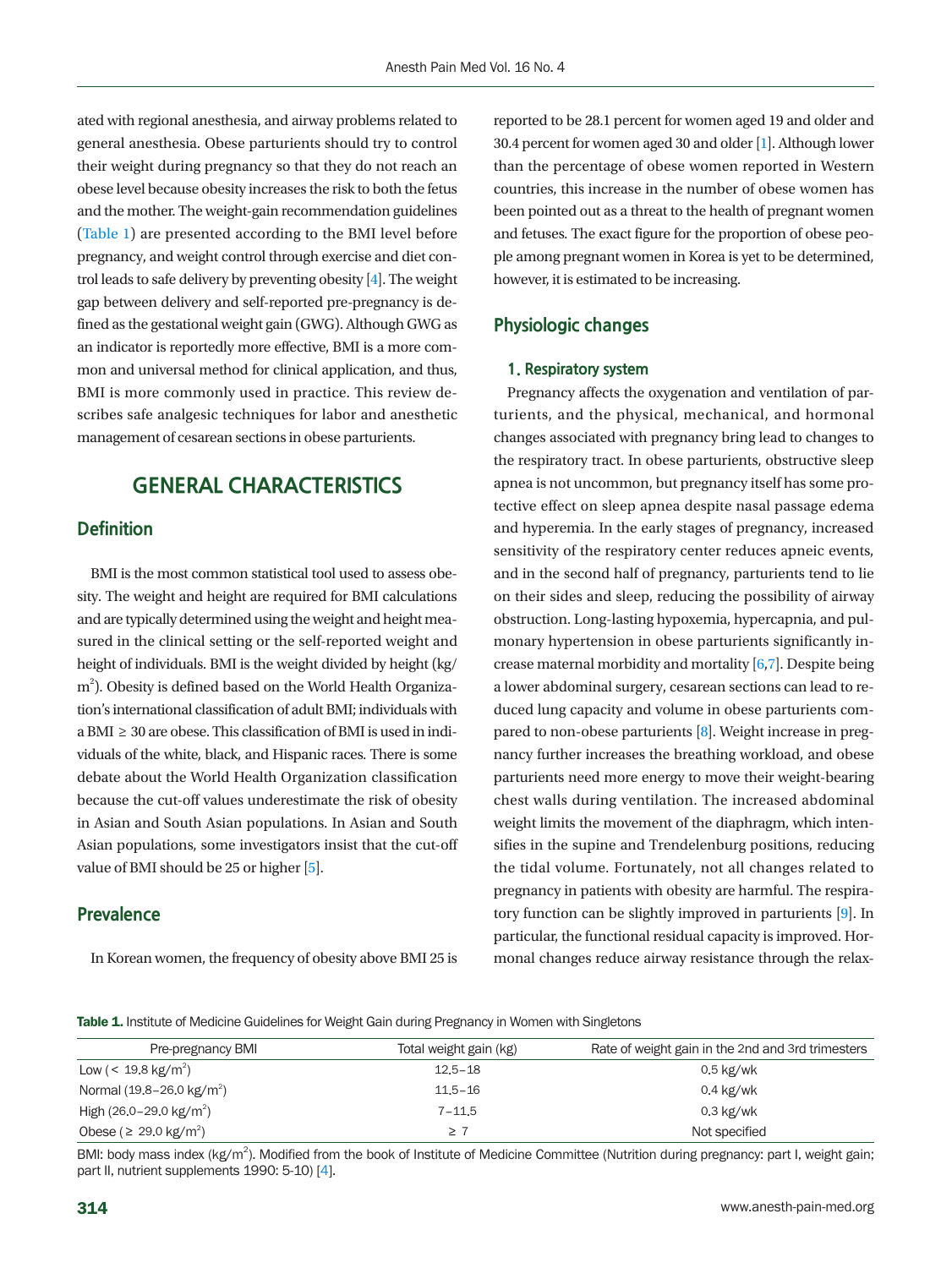ation effects of progesterone on smooth muscles, reducing some of the negative effects of obesity on the respiratory system  $[10,11]$  $[10,11]$ . While studies have shown that the respiratory effects of obesity are minimal in sitting positions during pregnancy, supine positions can change the volume, flow, and mechanical characteristics of respiration.

#### **2. Cardiovascular system**

A wide range of cardiovascular changes can occur as the oxygen demand increases during pregnancy, and the pathological changes caused by obesity have serious effect on cardiac, endothelial, and vascular functions. Pregnancy has a rather favorable effect on the respiratory system, while more serious side effects are seen in the cardiovascular system. Pregnancy can worsen previous obesity-related endocrine, inflammatory, and microvascular changes [\[12](#page-7-22)]. The degree of secondary cardiovascular pathological changes in obesity depends on the duration and severity of obesity [\[13\]](#page-7-10). Excessive extra fat increases the cardiac output. The increase in cardiac output is 30–50 ml/min for every 100 g of fat accumulated in the body. Therefore, the blood volume of obese parturients increases accordingly. The volume load initially leads to left ventricular hypertrophy, after which the myocardium begins to expand due to the increased pressure overload. The heart rate increases with the increased cardiac output, decreasing the diastolic interval and myocardial perfusion time. Damaged myocardial diastolic relaxation further leads to myocardial relaxation. Fat deposition in myocardial tissues can have a serious effect on conduction and contractility. Therefore, systolic or diastolic dysfunction can occur frequently in the left ventricle. Patients with pulmonary hypertension and obstructive sleep apnea may experience right ventricular impairment. Congestive heart failure is a result of additional stress [\[14](#page-7-23)]. The effect of the enlarged uterus compressing major blood vessels in the abdomen and causing supine hypotensive syndrome (SHS) can also be seen in obese parturients. This can worsen significantly in obese parturients, where a large panniculus with an enlarged uterus exacerbates uterine compression. This problem can be extended after surgery if the panniculus is large enough to compress the blood vessels. There have been reported cases of postoperative sudden cardiac arrest in morbidly obese surgical patients that remain unexplained after autopsy. The autopsies showed no pathology to explain the cardiac arrest in such cases [\[15](#page-7-12)].

## www.anesth-pain-med.org 315

#### **3. Gastrointestinal system**

The anatomical and hormonal changes associated with pregnancy increase the incidence and severity of gastric reflux in parturients. Obesity increases the risk of gastric aspiration under general anesthesia, and hiatal hernia may be more common in obese parturients. When pregnancy is associated with obesity, the chances of regurgitation and aspiration increase significantly. Some researchers have reported that the gastric volume of obese parturients is five times greater than that of non-obese parturients in labor [\[16\]](#page-7-9).

#### **4. Diseases associated with morbid obesity in pregnancy**

Diabetes and hypertension are common problems during pregnancy. Continuous inflammation and pregnancy-related hormonal changes in obese patients worsen blood glucose levels. Major complications reported to be related to obesity during pregnancy include hypertension, diabetes mellitus, respiratory disease, thromboembolic disorders, infections, and an increased risk of postpartum hemorrhage. The association between obesity and hypertension, diabetes mellitus, and an increased incidence of cesarean section is well known [\[17](#page-7-10),[18\]](#page-7-11). In addition, labor-related complications such as an increased rate of instrumental delivery, failure to progress, intrapartum fetal distress, meconium aspiration, abnormal fetal presentation, and shoulder dystocia are common in obese parturients [\[19\]](#page-7-12). Furthermore, the success rate of vaginal delivery after cesarean surgery has been shown to decrease proportionally with increased maternal BMI [\[20](#page-7-13)[,21\]](#page-7-14). The incidence of post-delivery endometriosis and wound infections is considerably higher in obese patients [\[19](#page-7-12)]. Obesity itself is a high-risk factor for both increased delivery-related blood loss and postpartum hemorrhage [\[22\]](#page-7-15). A meta-analysis showed that the odds ratios of a cesarean section in obese parturients were 1.46 (overweight, 95% confidence interval [CI]: 1.34–1.60), 2.05 (obese, 95% CI: 1.86– 2.27), and 2.89 (severely obese, 95% CI: 2.28–3.79), relatively higher than that in normal weight pregnant women [\[23](#page-7-16)]. According to the literature, obese parturients have a 14–25% prevalence of preeclampsia, a 6–14% prevalence of gestational diabetes, and a 30–47% incidence of cesarean sections [17]. Parturient obesity is highly associated with an increased risk of fetal macrosomia, fetal death, and birth defects [\[24–](#page-7-17) [26\]](#page-7-18). Many studies have reported an increased risk of neural tube defects, omphalocele, fetal heart defects, and multiple anomalies [\[25](#page-7-19)]. In addition, obesity itself makes it difficult to detect fetal anomalies in the early stages with diagnostic ultrasound. The high incidence of fetal anomalies in morbidly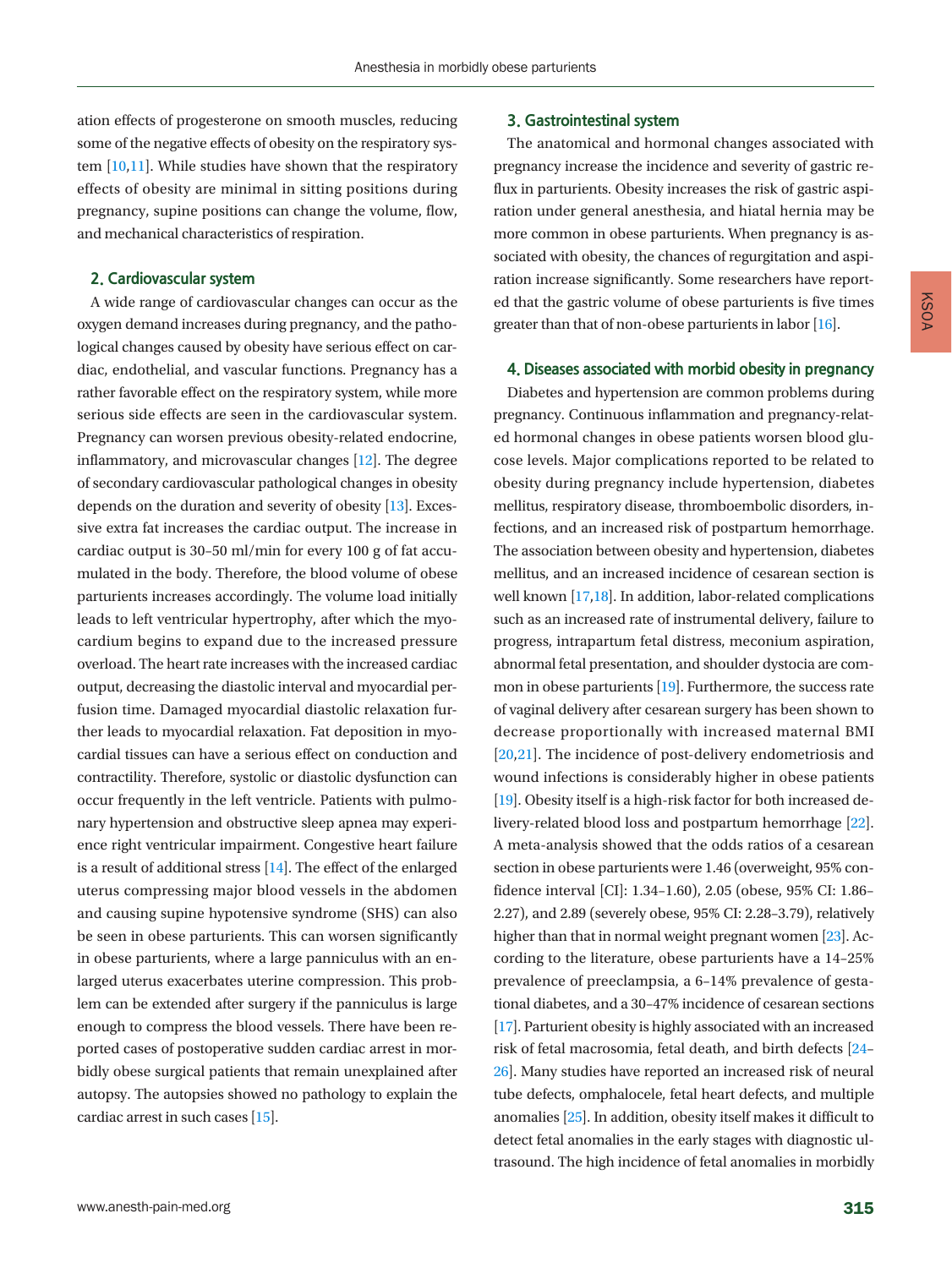obese parturients may be due to the inability to adequately evaluate the fetus because of maternal obesity and underlying maternal medical diseases such as preeclampsia and diabetes mellitus.

## **ANESTHETIC MANAGEMENT**

Obese pregnant women have a high incidence of comorbid diseases, and therefore, they need to be thoroughly evaluated and prepared before anesthesia at an early stage. An appropriate-sized blood pressure cuff should be used for noninvasive blood pressure measurements because if the width of the cuff is relatively small compared to the arm circumference, the blood pressure measurement can show higher values. Therefore, the blood pressure cuff is sometimes applied on the mother's forearm to avoid this problem. The blood pressure with forearm measurements correlate well with the upper arm measurements, but exceed an average of 10 mmHg. Conical noninvasive blood pressure cuffs for obese patients were introduced and used in clinical settings and are known to correlate well with measured arterial blood pressure values [\[27](#page-7-24)]. If blood pressure measurements using noninvasive blood pressure methods do not reflect the actual blood pressure, invasive blood pressure measurements using intra-arterial catheters may be more useful. Obesity can cause difficulties in securing intravenous lines; therefore, appropriate veins should be secured early in delivery. If a peripheral venous line cannot be secured, intravenous cannulation under ultrasonic guidance or the central vein should also be considered. Sufficient manpower is essential for the transport of obese patients. In addition, beds, mobile carts, and operating tables that can withstand proper size and weight are also checked in advance. Sufficient pads may be required to place obese patients on labor beds or operating tables, and a long spinal or epidural Tuohy needle may be required.

### **Analgesia for labor**

Analgesia for labor is effective and important for a good outcome of the fetus and good satisfaction of the parturient. Neuraxial analgesia is effective and useful for reducing labor pain in parturients. For obese mothers, the epidural analgesic technique is the best and safest way to provide labor analgesia [\[28](#page-7-25)]. It is the best way to provide a good pain relief effect during the labor phase, and can be easily converted to surgical anesthetic conditions in the case of cesarean sec-

tion, if required. Since the incidence of fetal macrosomia is high, epidural analgesia can help in the successful management of shoulder dystocia. Therefore, frequent evaluation for well-functioning epidural catheters is extremely important to verify that the epidural method can be reliably extended to provide appropriate surgical anesthesia, if required. However, the insertion of the epidural catheter in obese parturients is technically more difficult compared to that in non-obese parturients. Anesthesiologists have more difficulties in the identification of the midline in the lumbar spine, detection of epidural space, and placement of epidural catheters in obese parturients. Knee-chest positioning in the lateral decubitus is comparatively more difficult to sustain in the obese parturient than in the non-obese group. Gravity in the lateral decubitus position can also force the panniculus down, which obscures the midline of the lumbar spine. For this reason, the sitting position is preferred to easily locate the midline for epidural catheterization. More objectively, the midline can be identified under ultrasound, and the epidural space can be found using images to measure the depth from the skin to the epidural space. In pregnant women, ultrasound imaging before epidural catheterization can significantly reduce the number of attempts and help identify the correct intervertebral space and epidural depth. However, viewing ultrasound images is more difficult in obese parturients, and the fact that all anesthesiologists are not familiar with using ultrasound is still considered a limitation. The distance from the skin to the epidural space increases in proportion to BMI: 4.4 cm in mothers of normal weight and 7.5 cm in BMI 50 and above [\[29\]](#page-7-26) [\(Table 2\)](#page-3-0). Therefore, even in obese parturients, a typical Tuohy needle can be used to identify the epidural space; therefore, it is preferable to use a standard-length epidural Tuohy needle at first, which can be

<span id="page-3-0"></span>

|  |  | <b>Table 2.</b> Mean Depth from the Skin to the Lumbar Epidural Space |
|--|--|-----------------------------------------------------------------------|
|--|--|-----------------------------------------------------------------------|

| Variable               | Mean $\pm$ SD   | Median | Range        |
|------------------------|-----------------|--------|--------------|
| BMI                    |                 |        |              |
| < 25                   | $4.40 \pm 0.81$ | 4.5    | $3.0 - 7.0$  |
| $25 - 29$              | $4.80 \pm 0.85$ | 5.0    | $3.0 - 11.0$ |
| $30 - 34$              | $5.30 \pm 0.93$ | 5.0    | $3.0 - 10.0$ |
| $35 - 39$              | $6.2 \pm 1.2$   | 6.0    | $3.0 - 10.5$ |
| $40 - 44$              | $6.6 \pm 1.3$   | 7.0    | $3.0 - 11.0$ |
| $45 - 49$              | $7.2 \pm 1.2$   | 7.5    | $4.0 - 11.0$ |
| > 50                   | $7.5 \pm 1.2$   | 7.5    | $5.0 - 11.0$ |
| Mean depth for all BMI | $5.3 \pm 1.2$   | 5.0    | $3.0 - 11.0$ |

BMI: body mass index ( $kg/m^2$ ). Modified from the article of Clinkscales et al. (Int J Obstet Anesth 2007; 16: 323-7) [\[29\]](#page-7-26).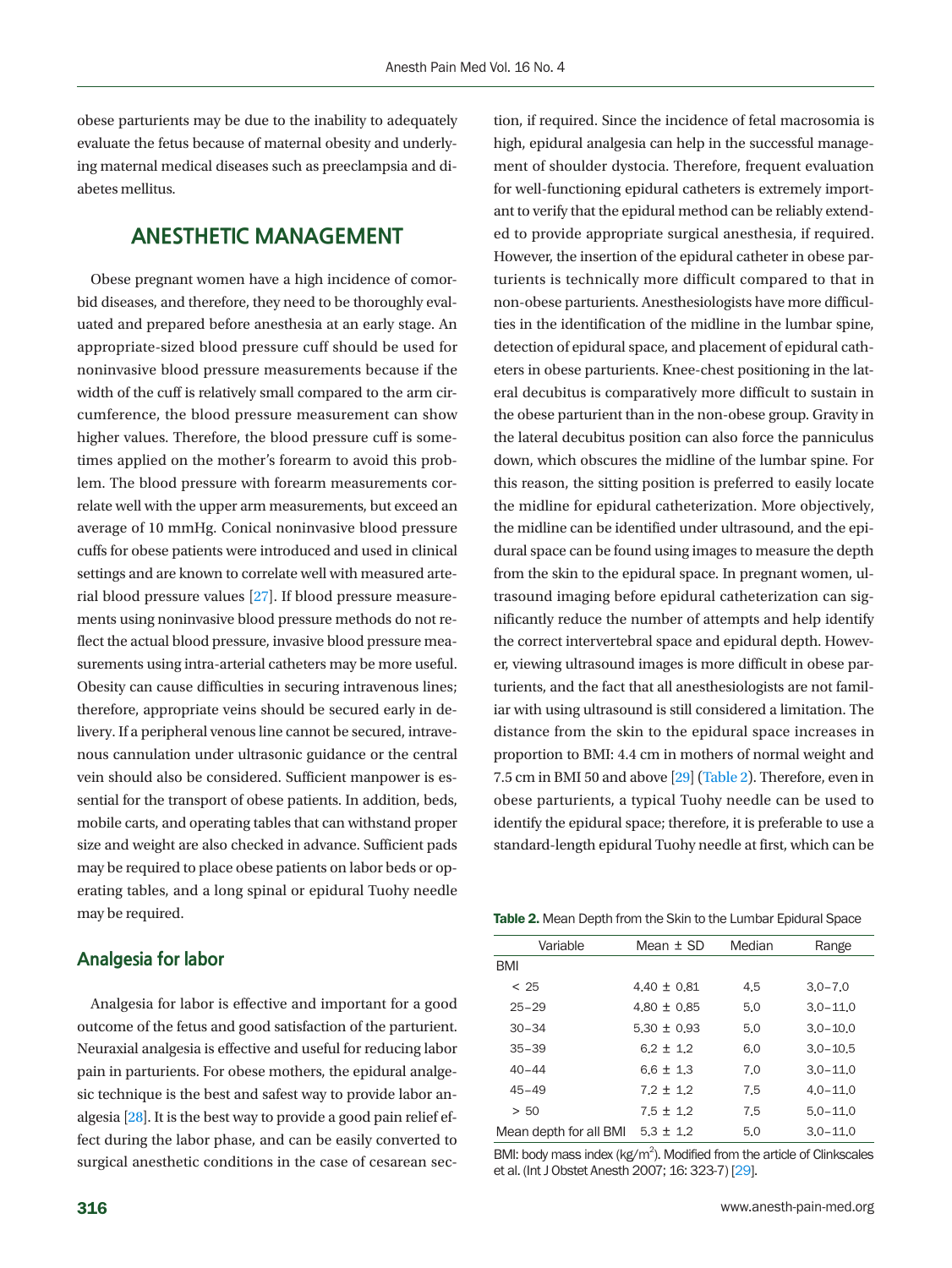easier for anesthesiologists, but a longer Tuohy needle may be needed in some parturients. The medication and techniques for labor analgesia in obese parturients are not significantly different from those in mothers of normal weight. Patient-controlled epidural analgesia (PCEA) and programmed intermediate epidural boluses are widely used and dilute low concentrations of local anesthetics  $( < 0.1\% )$ bupivacine or equivalent potency of ropivacaine) mixed with opioids (fentanyl or sufentanil) are recommended as medications [\[30](#page-7-27)].

## **Anesthesia for cesarean section**

Anesthesiologists need thorough preparation, especially in obese parturients, prior to cesarean section. In particular, anesthesiologists should evaluate parturient airways completely prior to general anesthesia. Even if neuraxial anesthesia is performed, a thorough evaluation of the airway is needed because the anesthetic technique can be converted to general anesthesia due to inadequate sensory blockade or prolonged operation time. In obese pregnant women, intubation and manipulation of blade handling can be difficult because of the large breasts, increased anterior-posterior chest diameter, airway swelling, and shortening of the jaw and chest spacing. When laboring mothers present to the operating room for cesarean section, many staff members are required to move the parturient from the ward bed to the operating table. In the presence of a neuraxial blockade, it is difficult to safely bring an obese mother to the operating table. This shift poses a potential risk of injury to both the parturient and the staff supporting this transition. It can be very difficult to properly and safely position obese pregnant women in a surgical bed for a cesarean section, which must be supplied with right wedges for left-uterus displacement. In addition, medical staff must securely fasten the obese parturient to the bed to prevent falls before tilting to the left. However, it is more important to position the left uterus as soon as possible because SHS appears relatively faster and can be more serious than that in normal-weight pregnant women. Pulling the panniculus toward the head of a morbidly obese pregnant woman can cause pressure on the upper abdomen and chest, reducing venous return and cardiac output, resulting in hypotension.

## **Regional anesthesia**

Neuraxial blocks are the ideal anesthetic method and gold

standard technique for cesarean section in obese pregnant women. There are three anesthetic techniques: spinal, epidural, and combined spinal-epidural (CSE). Single-shot spinal anesthesia is the most common type of anesthesia used for cesarean sections. The advantage of single-shot spinal anesthesia includes a dense, sufficient block of rapid onset. However, the associated problems include technical difficulties in obese women, potential risk for high spinal blockade, profound dense thoracic motor blockade leading to suppression of cardiorespiratory function, and inability to prolong the duration of anesthesia. Neuraxial anesthesia is very difficult in obese women because of the marked adipose tissue on the spine and the difficulty in palpating the spinous process [\[31](#page-8-0)]. A critical step for success in performing neuraxial anesthesia is the identification of the midline. The advantage of a midline approach in spinal or epidural anesthesia is that the success rate is high, and the provider can easily feel the needle tip through engagement in the supraspinous ligament. In cases where the midline approach is not used, a paramedian approach may be used. In a paramedian approach, there are no tactile advantages with respect to the location of the needle tip, as the needle is located in the para-spinous muscle and not the supraspinous ligament. It is widely accepted that local anesthetic requirements for neuraxial anesthesia are lower in pregnant women and in obese women. Obesity increases intra-abdominal pressure and causes compression of the inferior vena cava, which leads to the engorgement of the epidural venous plexus and increases the pressure of the epidural space. This mechanism reduces the cerebrospinal fluid volume in the subarachnoid space. Therefore, some anesthesiologists insist that the dose regimen should be adjusted in obese parturients, with the aim of achieving appropriate surgical anesthesia while minimizing hemodynamic complications. However, many researchers have reported that dose reduction in obese patients may not be recommended [\[32–](#page-7-26)[34\]](#page-8-1). They reported that the ED50 of bupivacaine for successful spinal anesthesia in morbidly obese mothers was 9.8 mg, similar to the other reports in the non-obese group [\[32](#page-7-26)]. There were no significant differences in the incidence of nausea, vomiting, and phenylephrine dose requirement [[32](#page-7-26)]. However, many anesthesiologists are concerned about high spinal anesthesia in a morbid obesity parturient, and single-shot spinal anesthesia with a pencil point needle may be technically difficult. Therefore, a CSE anesthetic technique is recommended as an attractive alternative method. Placing an epidural Tuohy needle may be easier than a spinal needle insertion and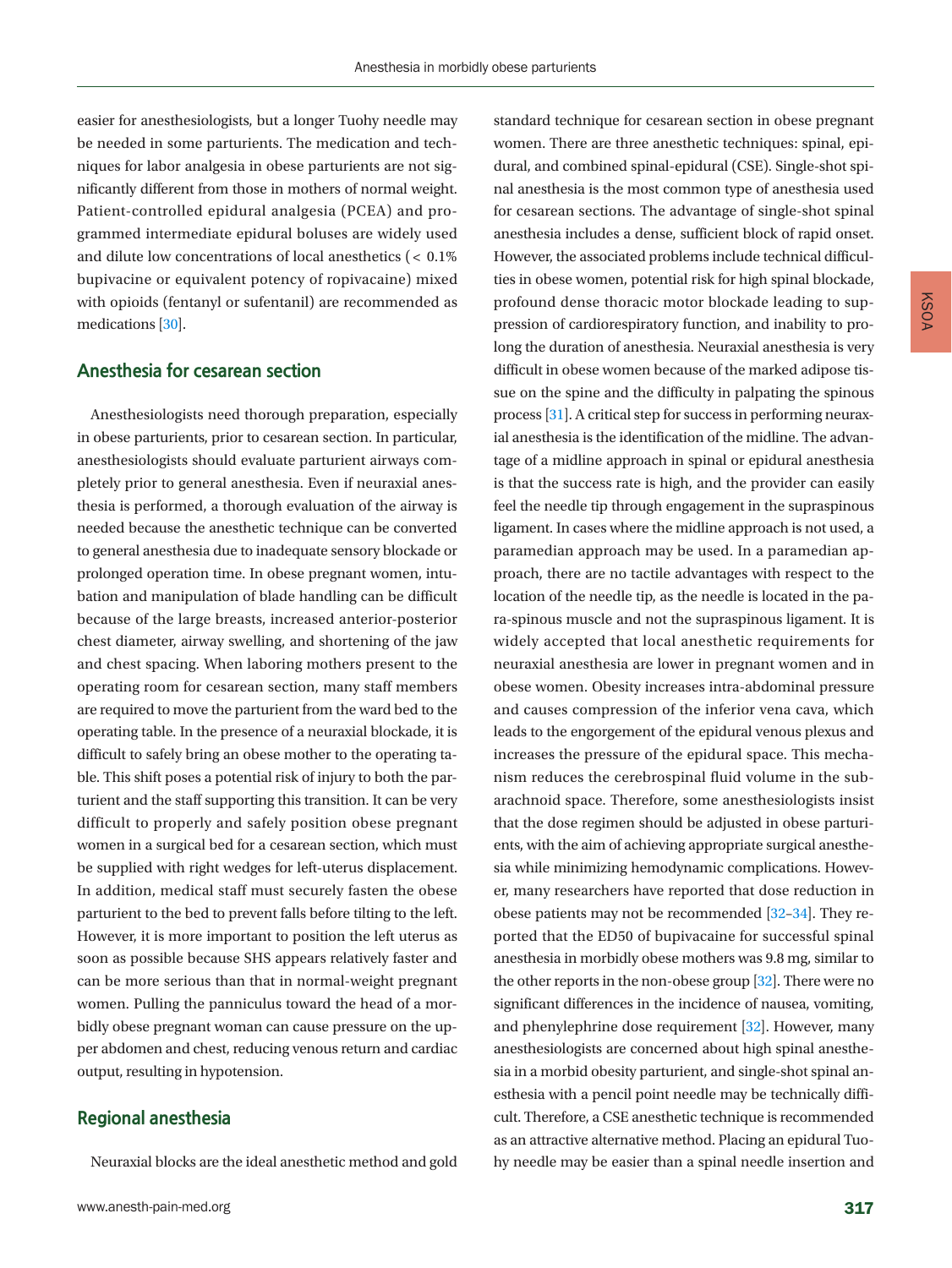can be used as a guide for the spinal needle as a needle through the needle CSE method. In an obese parturient, the operation time can be longer than expected, and therefore, the CSE technique provides the advantage of rapid onset and intense block for prolonged operation with postoperative pain control. In addition, a lower dose of intrathecal bupivacaine can be administered, and the level of block can be adjusted with an epidural catheter to achieve adequate surgical anesthesia. In parturients with severe cardiovascular disease, a lower dose of intrathecal bupivacaine and slowly titrated local anesthetics lead to minimal hemodynamic changes, and therefore, a sudden onset of hypotension may be prevented effectively. CSE has a beneficial effect on obese parturients with cardiovascular diseases.

## **General anesthesia**

In Korea, approximately 28.8% of cesarean sections have been performed under general anesthesia over the past five years [[35](#page-8-2)], but the rate of general anesthesia limited to the obese parturient group has not yet been reported. The rate of general anesthesia in Korea is significantly higher than that in Western countries [\[36\]](#page-8-3). Considering that the fatal complication rate is high under general anesthesia, if possible, it would be desirable to replace general anesthesia with regional anesthesia. Owing to the anatomic and physiologic changes in obese mothers, difficult intubation and urgent desaturation can occur in such patients. Therefore, proficient assistance may be needed to maintain airways. The jaw-thrust maneuver can also require the use of both hands of the anesthesiologists, and therefore, other staff may be needed for positive pressure ventilation and downward pressing on the cricoid cartilage. Various equipment (such as laryngoscope with short blades, supraglottic airway devices, video laryngoscope, fiberoptic intubation devices, Bullard laryngoscope, or cricothyrotomy devices) should be prepared for difficult intubation situations. If intubation fails, the intubation failure algorithm must be started, and help must be requested immediately [\[37](#page-8-4)]. If intubation is expected to be difficult, rapid sequence induction is recommended, and during apnea, pregnant women fall into hypoxia faster, with obese mothers reaching hypoxia even faster; therefore, sufficient preoxygenation should be performed before initiating general anesthesia. Proper parturient positioning for the best laryngoscopic view can assist in securing a difficult airway. The ramped position improves the laryngoscopic view compared to the traditional sniffing position and can be accomplished by elevating the

head of an obese parturient above the shoulders by modifying the operating table or by applying blankets under the upper body [\[38](#page-8-5)[,39\]](#page-8-6) [\(Fig.](#page-5-0) 1). As soon as the parturient is transferred to the operating table, the facial mask is firmly fixed to the face, and oxygen administration begins subsequently. Preoxygenation is an essential process for delaying the desaturation of obese mothers and providing sufficient oxygen. The dosage of induction anesthetics in obese women should be calculated based on the ideal body weight rather than the actual weight [\[40\]](#page-8-7). Succinylcholine and rocuronium are widely used as neuromuscular blockers for rapid tracheal intubation during general anesthesia. One study attempted to determine the appro-

<span id="page-5-0"></span>

Fig. 1. Comparison of positions suitable for tracheal intubation in morbidly obese parturients. (A) Sniffing position. (B) Ramped position (by applying blankets under the upper body). (C) Ramped position (by modifying the operating table). Modified from the book of The Korean Society of Obstetric Anesthesiologist (Obstetric anesthesia 2016: 351-4) [[39\]](#page-8-6).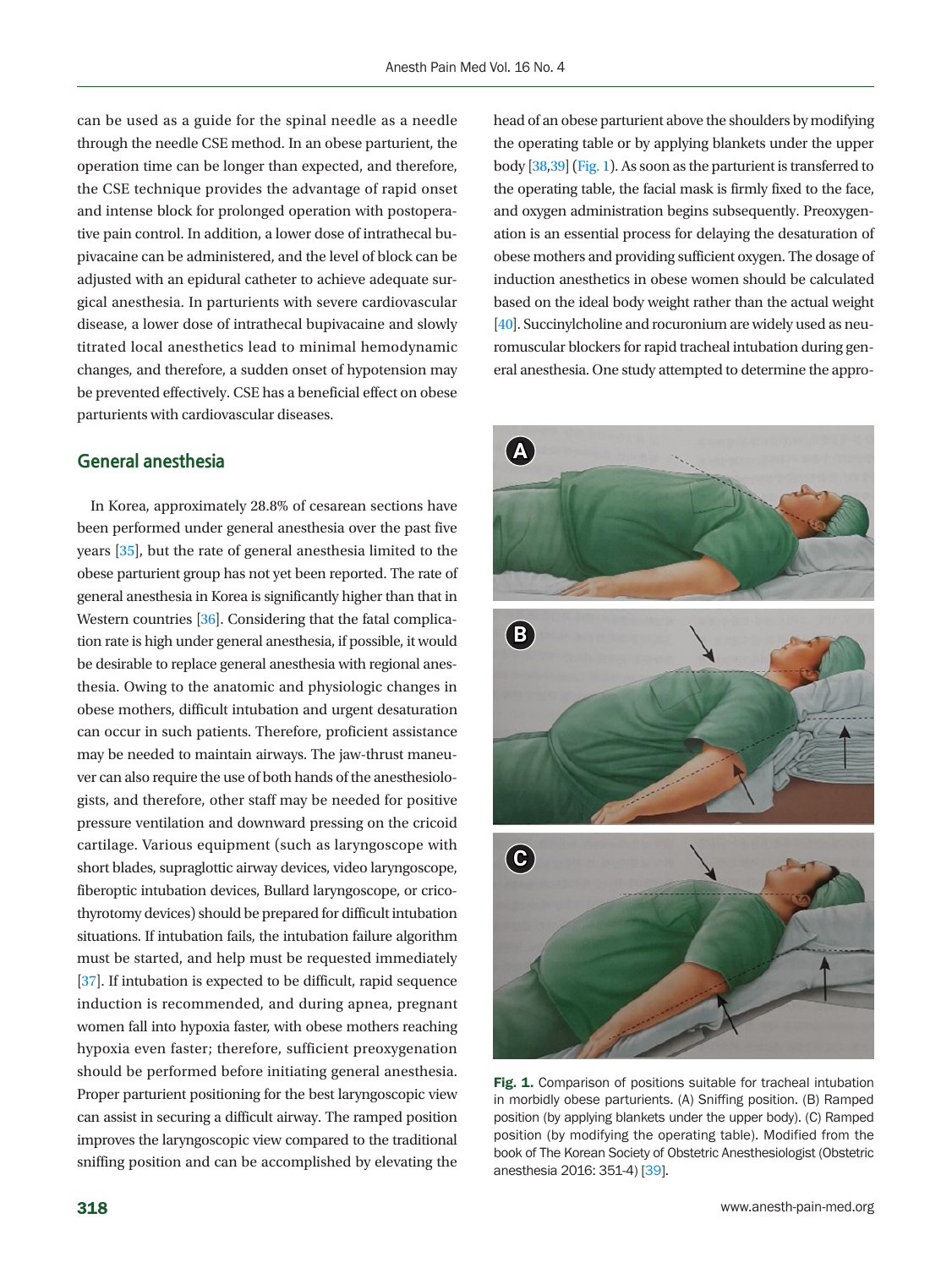priate dose of succinylcholine for the ideal intubating condition in the non-pregnant morbidly obese group, concluding that 1.0 mg/kg based on the total body weight provides both complete paralysis and satisfactory intubating conditions [\[41](#page-8-8)]. Alternatively, rocuronium may be administered to provide an adequate laryngoscopic condition at a dose of 1–1.2 mg/kg based on ideal body weight [\[42\]](#page-8-9). Sugammadex can be administered to reverse the neuromuscular blocking induced by rocuronium or vecuronium in a short time [\[43](#page-8-10)]. In the supine position under general anesthesia, early closure of small airways due to decreased functional residual capacity, administration of volatile anesthetics, neuromuscular blockers, and cephalad retraction of the panniculus may lead to pulmonary hypoxemia. Many interventions (high tidal volumes, high inspired oxygen, and the use of positive end-expiratory pressure) have been used to maintain appropriate arterial oxygenation. Tracheal extubation should only be attempted in fully awake parturients with appropriate reversal of neuromuscular blockers, as failed extubation may occur easily in obese parturients [\[44\]](#page-8-8). A 30° head-up tilting is an excellent position for tracheal extubation in obese patients compared to a simple supine position [\[45\]](#page-8-11).

#### **Postoperative management**

The risk of postoperative complications (hypoxemia, pulmonary atelectasis, deep vein thrombosis, pulmonary edema, postpartum cardiomyopathy, and wound complications) is very high in the obese parturient group [\[46](#page-8-12)]. Moreover, a BMI-dependent decrease in respiratory function may occur even after regional anesthesia [\[47\]](#page-8-13). Postoperative pulmonary events may lead to severe complications. Therefore, postoperative early ambulation has also been reported to improve respiratory function during the postoperative period [\[47](#page-8-13)]. In morbidly obese parturients, postpartum complications occur after cesarean section and do not occur after vaginal delivery [\[44\]](#page-8-8). Postoperative pain should be properly controlled and reduced to facilitate postoperative mobilization and lung care because postoperative pulmonary complications are very important determinants of prognosis. PCEA with dilute local anesthetics mixed with opioids may improve the quality of postoperative pain relief. The risk factor of thrombosis is associated with pregnancy, cesarean section, and obesity, and postoperative pulmonary thromboembolism remains a major cause of maternal mortality. Both pharmacological and mechanical interventions can be used for prophylaxis; therefore, perioperative use of an adequate anticoagulant and intermittent pneumatic compression are recommended [[48](#page-8-14)]. In obese parturients, postoperative wound complications occur more frequently than in the non-obese group, which often leads to prolonged recovery and long hospitalization, and the midline vertical abdominal incision is associated with a higher incidence of wound complications than a Pfannenstiel incision [\[49\]](#page-8-15). Morbidly obese parturients may be hospitalized for significantly longer duration because of the increased incidence of postoperative complications and antepartum medical disease. The length of hospital stay and costs in morbidly obese parturients have been shown to increase after both vaginal delivery and cesarean operations [\[50](#page-8-16)].

## **CONCLUSIONS**

The high prevalence of obese parturients may lead to maternal and fetal morbidity and can also increase the incidence of side effects from labor, cesarean section, and anesthesia; therefore, careful evaluation and preparation before delivery and surgery is needed in such cases. Prior to the cesarean section for obese parturients, detailed communication between the anesthesiologist and obstetrician regarding the parturients' medical condition and details of surgery and anesthesia for the parturient should be established. Neuraxial anesthetic techniques are the gold standard method in morbid parturients, but neuraxial anesthesia may be converted to general anesthesia because of the prolonged operation time or technical failure; therefore, airway evaluation and equipment for airway assistance must be in place at all times. For rapid recovery from surgery, adequate postoperative pain control and an adjusted anticoagulant dose for an appropriate duration are recommended. Careful observation of airway obstruction is required in morbid parturients because respiratory depression after delivery and obstructive sleep apnea can occur in such cases.

### **CONFLICTS OF INTEREST**

No potential conflict of interest relevant to this article was reported.

## **DATA AVAILABILITY STATEMENT**

Data sharing not applicable to this article as no datasets were generated or analyzed during the current study.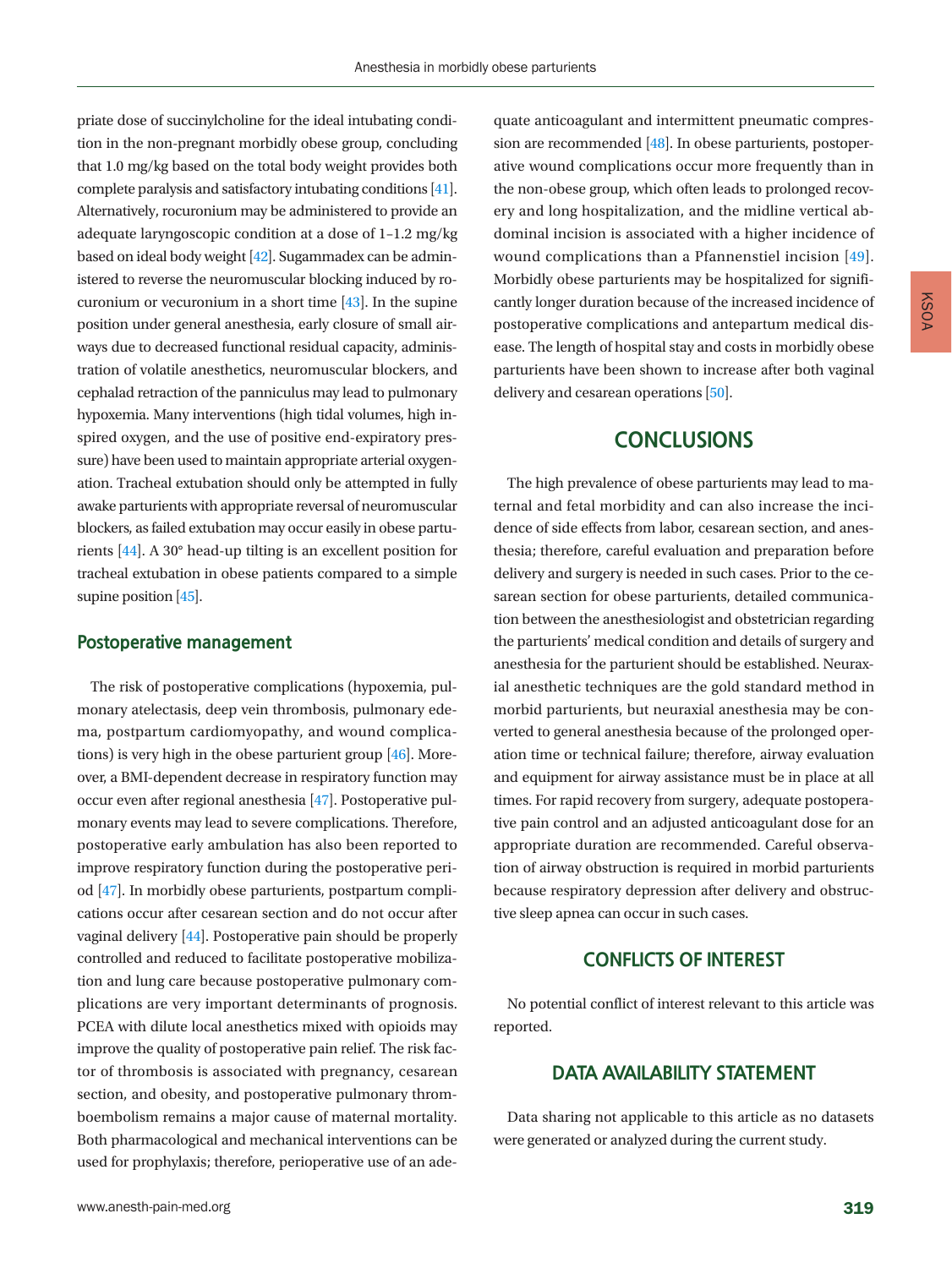### **ORCID**

Sang Tae Kim, [https://orcid.org/0000-0001-9315-210](http://orcid.org/0000-0001-9315-2107)7

## **REFERENCES**

- <span id="page-7-0"></span>1. KOSIS. The trend in the prevalence of obesity (BMI). Statistics Korea [serial on the Internet]. [2021 May 20]. Available from https://kosis.kr/statHtml/statHtml.do?orgId =177&tblId = DT\_11702\_N101&conn\_path = I2.
- <span id="page-7-1"></span>2. [Obesity: preventing and managing the global epidemic. Report](https://www.ncbi.nlm.nih.gov/pubmed/11234459) [of a WHO consultation. World Health Organ Tech Rep Ser](https://www.ncbi.nlm.nih.gov/pubmed/11234459) [2000; 894: i-xii, 1.](https://www.ncbi.nlm.nih.gov/pubmed/11234459)
- <span id="page-7-2"></span>[3. Jee SH, Sull JW, Park J, Lee SY, Ohrr H, Guallar E, et al. Body](https://doi.org/10.1056/nejmoa054017)[mass index and mortality in Korean men and women. N Engl J](https://doi.org/10.1056/nejmoa054017) [Med 2006; 355: 779-87.](https://doi.org/10.1056/nejmoa054017)
- <span id="page-7-3"></span>4. Institute of Medicine (US) Committee on Nutritional Status during Pregnancy and Lactation. Nutrition during pregnancy: part I weight gain: part II nutrient supplements. Washington D.C., National Academies Press (US). 1990, pp 5-10.
- <span id="page-7-4"></span>[5. WHO Expert Consultation. Appropriate body-mass index for](https://doi.org/10.1016/s0140-6736(03)15268-3) [Asian populations and its implications for policy and interven](https://doi.org/10.1016/s0140-6736(03)15268-3)[tion strategies. Lancet 2004; 363: 157-63](https://doi.org/10.1016/s0140-6736(03)15268-3).
- <span id="page-7-5"></span>[6. Lefcourt LA, Rodis JF. Obstructive sleep apnea in pregnancy.](https://doi.org/10.1097/00006254-199608000-00024) [Obstet Gynecol Surv 1996; 51: 503-6.](https://doi.org/10.1097/00006254-199608000-00024)
- <span id="page-7-6"></span>[7. Lewis DF, Chesson AL, Edwards MS, Weeks JW, Adair CD. Ob](https://doi.org/10.1097/00007611-199808000-00013)[structive sleep apnea during pregnancy resulting in pulmonary](https://doi.org/10.1097/00007611-199808000-00013) [hypertension. South Med J 1998; 91: 761-2](https://doi.org/10.1097/00007611-199808000-00013).
- <span id="page-7-7"></span>[8. von Ungern-Sternberg BS, Regli A, Schneider MC, Kunz F, Re](https://doi.org/10.1093/bja/aeh046)[ber A. Effect of obesity and site of surgery on perioperative](https://doi.org/10.1093/bja/aeh046) [lung volumes. Br J Anaesth 2004; 92: 202-7.](https://doi.org/10.1093/bja/aeh046)
- <span id="page-7-8"></span>[9. Eng M, Butler J, Bonica JJ. Respiratory function in pregnant](https://doi.org/10.1016/0002-9378(75)90192-1) [obese women. Am J Obstet Gynecol 1975; 123: 241-5](https://doi.org/10.1016/0002-9378(75)90192-1).
- <span id="page-7-20"></span>10[. Unterborn J. Pulmonary function testing in obesity, pregnancy,](https://doi.org/10.1016/s0272-5231(05)70064-2) [and extremes of body habitus. Clin Chest Med 2001; 22: 759-67.](https://doi.org/10.1016/s0272-5231(05)70064-2)
- <span id="page-7-21"></span>11[. Knuttgen HG, Emerson K Jr. Physiological response to pregnan](https://doi.org/10.1152/jappl.1974.36.5.549)[cy at rest and during exercise. J Appl Physiol 1974; 36: 549-53](https://doi.org/10.1152/jappl.1974.36.5.549).
- <span id="page-7-22"></span>12[. Ramsay JE, Ferrell WR, Crawford L, Wallace AM, Greer IA, Sat](https://doi.org/10.1210/jc.2002-020311)[tar N. Maternal obesity is associated with dysregulation of met](https://doi.org/10.1210/jc.2002-020311)[abolic, vascular, and inflammatory pathways. J Clin Endocrinol](https://doi.org/10.1210/jc.2002-020311) [Metab 2002; 87: 4231-7](https://doi.org/10.1210/jc.2002-020311).
- <span id="page-7-10"></span>13. [Vasan RS. Cardiac function and obesity. Heart 2003; 89: 1127-](https://doi.org/10.1136/heart.89.10.1127)9.
- <span id="page-7-23"></span>14[. Tomoda S, Tamura T, Sudo Y, Ogita S. Effects of obesity on preg](https://doi.org/10.1055/s-2007-994295)[nant women: maternal hemodynamic change. Am J Perinatol](https://doi.org/10.1055/s-2007-994295) [1996; 13: 73-8.](https://doi.org/10.1055/s-2007-994295)
- <span id="page-7-12"></span>15. [Drenick EJ, Fisler JS. Sudden cardiac arrest in morbidly obese](https://doi.org/10.1016/s0002-9610(88)80029-1) [surgical patients unexplained after autopsy. Am J Surg 1988;](https://doi.org/10.1016/s0002-9610(88)80029-1)

[155: 720-](https://doi.org/10.1016/s0002-9610(88)80029-1)6.

- <span id="page-7-9"></span>16[. Linné Y, Barkeling B, Rössner S. Natu](https://doi.org/10.1016/s1470-0328(02)01973-0)ral course of gestational diabetes mellitus: long term follow up of women in the SPAWN study. BJOG 2002; 109: 1227-31.
- 17. [Weiss JL, Malone FD, Emig D, Ball RH, Nyberg DA, Comstock](https://www.ncbi.nlm.nih.gov/pubmed/15118648) [CH, et al. FASTER Research Consortium. Obesity, obstetric](https://www.ncbi.nlm.nih.gov/pubmed/15118648)  [complications and cesarean delivery rate--a population-based](https://www.ncbi.nlm.nih.gov/pubmed/15118648) [screening study. Am J Obstet Gynecol 2004; 190: 1091-7.](https://www.ncbi.nlm.nih.gov/pubmed/15118648)
- <span id="page-7-11"></span>18[. Sheiner E, Levy A, Menes TS, Silverberg D, Katz M, Mazor M.](https://doi.org/10.1111/j.1365-3016.2004.00557.x) [Maternal obesity as an independent risk factor for caesarean](https://doi.org/10.1111/j.1365-3016.2004.00557.x) [delivery. Paediatr Perinat Epidemiol 2004; 18: 196-201.](https://doi.org/10.1111/j.1365-3016.2004.00557.x)
- 19. [Usha Kiran TS, Hemmadi S, Bethel J, Evans J. Outcome of preg](https://doi.org/10.1111/j.1471-0528.2004.00546.x)[nancy in a woman with an increased body mass index. BJOG](https://doi.org/10.1111/j.1471-0528.2004.00546.x)  [2005; 112: 768-72.](https://doi.org/10.1111/j.1471-0528.2004.00546.x)
- <span id="page-7-13"></span>2[0. Durnwald CP, Ehrenberg HM, Mercer BM. The impact of ma](https://doi.org/10.1016/j.ajog.2004.05.051)[ternal obesity and weight gain on vaginal birth after cesarean](https://doi.org/10.1016/j.ajog.2004.05.051) [section success. Am J Obstet Gynecol 2004; 191: 954-7](https://doi.org/10.1016/j.ajog.2004.05.051).
- <span id="page-7-14"></span>21[. Carroll CS Sr, Magann EF, Chauhan SP, Klauser CK, Morrison](https://doi.org/10.1067/mob.2003.472) [JC. Vaginal birth after cesarean section versus elective repeat](https://doi.org/10.1067/mob.2003.472) [cesarean delivery: weight-based outcomes. Am J Obstet Gyne](https://doi.org/10.1067/mob.2003.472)[col 2003; 188: 1516-20; discussion 1520-2.](https://doi.org/10.1067/mob.2003.472)
- <span id="page-7-15"></span>22[. Andreasen KR, Andersen ML, Schantz AL. Obesity and preg](https://doi.org/10.1111/j.0001-6349.2004.00624.x)[nancy. Acta Obstet Gynecol Scand 2004; 83: 1022-9](https://doi.org/10.1111/j.0001-6349.2004.00624.x).
- <span id="page-7-16"></span>2[3. Chu SY, Kim SY, Schmid CH, Dietz PM, Callaghan WM, Lau J, et](https://doi.org/10.1111/j.1467-789x.2007.00397.x) [al. Maternal obesity and risk of cesarean delivery: a meta-anal](https://doi.org/10.1111/j.1467-789x.2007.00397.x)[ysis. Obes Rev 2007; 8: 385-94.](https://doi.org/10.1111/j.1467-789x.2007.00397.x)
- <span id="page-7-17"></span>24[. Ehrenberg HM, Mercer BM, Catalano PM. The influence of](https://doi.org/10.1016/j.ajog.2004.05.052)  [obesity and diabetes on the prevalence of macrosomia. Am J](https://doi.org/10.1016/j.ajog.2004.05.052) [Obstet Gynecol 2004; 191: 964-8.](https://doi.org/10.1016/j.ajog.2004.05.052)
- <span id="page-7-19"></span>2[5. Watkins ML, Rasmussen SA, Honein MA, Botto LD, Moore CA.](https://www.ncbi.nlm.nih.gov/pubmed/12728129) [Maternal obesity and risk for birth defects. Pediatrics 2003;](https://www.ncbi.nlm.nih.gov/pubmed/12728129)  [111\(5 Pt 2\): 1152-8.](https://www.ncbi.nlm.nih.gov/pubmed/12728129)
- <span id="page-7-18"></span>2[6. Stephansson O, Dickman PW, Johansson A, Cnattingius S. Ma](https://doi.org/10.1067/mob.2001.109591)[ternal weight, pregnancy weight gain, and the risk of antepar](https://doi.org/10.1067/mob.2001.109591)[tum stillbirth. Am J Obstet Gynecol 2001; 184: 463-9](https://doi.org/10.1067/mob.2001.109591).
- <span id="page-7-24"></span>2[7. Hersh LT, Sesing JC, Luczyk WJ, Friedman BA, Zhou S, Batchel](https://doi.org/10.1097/mbp.0000000000000011)[der PB. Validation of a conical cuff on the forearm for estimat](https://doi.org/10.1097/mbp.0000000000000011)[ing radial artery blood pressure. Blood Press Monit 2014; 19:](https://doi.org/10.1097/mbp.0000000000000011) [38-45](https://doi.org/10.1097/mbp.0000000000000011).
- <span id="page-7-25"></span>2[8. Anim-Somuah M, Smyth RM, Cyna AM, Cuthbert A. Epidural](https://doi.org/10.1002/14651858.cd000331.pub4)  [versus non-epidural or no analgesia for pain management in](https://doi.org/10.1002/14651858.cd000331.pub4)  [labour. Cochrane Database Syst Rev 2018; 5: CD000331](https://doi.org/10.1002/14651858.cd000331.pub4).
- <span id="page-7-26"></span>29. Clinkscales CP, G[reenfield ML, Vanarase M, Polley LS. An ob](https://doi.org/10.1016/j.ijoa.2007.03.015)[servational study of the relationship between lumbar epidural](https://doi.org/10.1016/j.ijoa.2007.03.015) [space depth and body mass index in Michigan parturients. Int](https://doi.org/10.1016/j.ijoa.2007.03.015) [J Obstet Anesth 2007; 16: 323-7.](https://doi.org/10.1016/j.ijoa.2007.03.015)
- <span id="page-7-27"></span>30. [Nanji JA, Carvalho B. Modern techniques to optimize neuraxial](https://doi.org/10.17085/apm.2018.13.3.233)